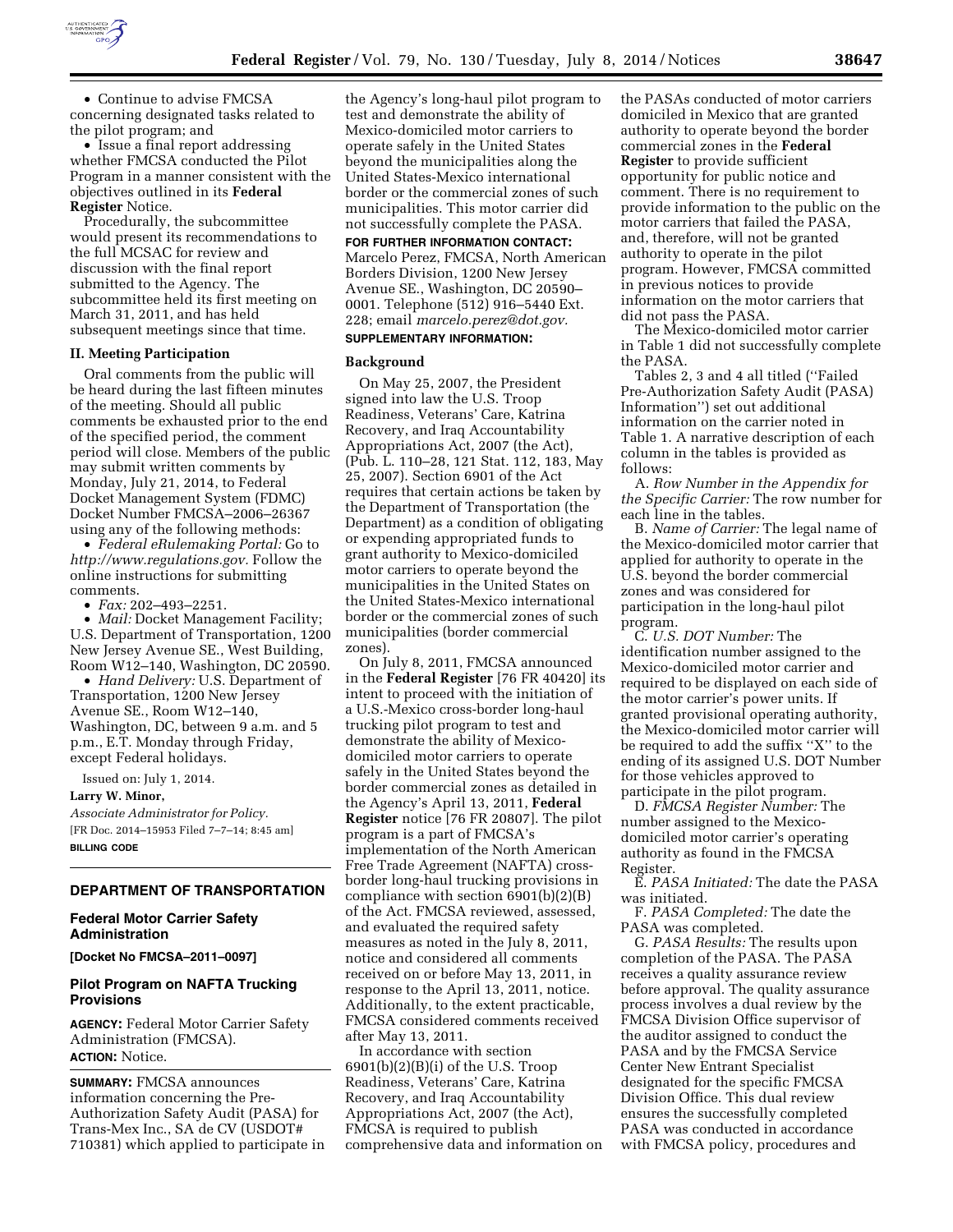guidance. Upon approval, the PASA results are uploaded into the FMCSA's Motor Carrier Management Information System (MCMIS). The PASA information and results are then recorded in the Mexico-domiciled motor carrier's safety performance record in MCMIS.

H. *FMCSA Register:* The date FMCSA published notice of a successfully completed PASA in the FMCSA Register. The FMCSA Register notice advises interested parties that the application has been preliminarily granted and that protests to the application must be filed within 10 days of the publication date. Protests are filed with FMCSA Headquarters in Washington, DC. The notice in the FMCSA Register lists the following information:

a. Current registration number (e.g., MX–123456);

b. Date the notice was published in the FMCSA Register;

c. The applicant's name and address; and

d. Representative or contact information for the applicant.

The FMCSA Register may be accessed through FMCSA's Licensing and Insurance public Web site at *[http://li](http://li-public.fmcsa.dot.gov/)[public.fmcsa.dot.gov/,](http://li-public.fmcsa.dot.gov/)* and selecting FMCSA Register in the drop down menu.

I. *U.S. Drivers:* The total number of the motor carrier's drivers approved for long-haul transportation in the United States beyond the border commercial zones.

J. *U.S. Vehicles:* The total number of the motor carrier's power units approved for long-haul transportation in the United States beyond the border commercial zones.

K. *Passed Verification of 5 Elements (Yes/No):* A Mexico-domiciled motor carrier will not be granted provisional operating authority if FMCSA cannot verify all of the following five mandatory elements. FMCSA must:

a. Verify a controlled substances and alcohol testing program consistent with 49 CFR part 40.

b. Verify a system of compliance with hours-of-service rules of 49 CFR part 395, including recordkeeping and retention;

c. Verify the ability to obtain financial responsibility as required by 49 CFR 387, including the ability to obtain insurance in the United States;

d. Verify records of periodic vehicle inspections; and

e. Verify the qualifications of each driver the carrier intends to use under such authority, as required by 49 CFR parts 383 and 391, including confirming the validity of each driver's Licencia

Federal de Conductor and English language proficiency.

L. *If No, Which Element Failed:* If FMCSA cannot verify one or more of the five mandatory elements outlined in 49 CFR part 365, Appendix A, Section III, this column will specify which mandatory element(s) cannot be verified.

Please note that for items L through P below, during the PASA, after verifying the five mandatory elements discussed in item K above, FMCSA will gather information by reviewing a motor carrier's compliance with ''acute and critical'' regulations of the Federal Motor Carrier Safety Regulations (FMCSRs) and Hazardous Materials Regulations (HMRs). Acute regulations are those where noncompliance is so severe as to require immediate corrective actions by a motor carrier regardless of the overall basic safety management controls of the motor carrier. Critical regulations are those where noncompliance relates to management and/or operational controls. These regulations are indicative of breakdowns in a carrier's management controls. A list of acute and critical regulations is included in 49 CFR Part 385, Appendix B, Section VII.

Parts of the FMCSRs and HMRs having similar characteristics are combined together into six regulatory areas called ''factors.'' The regulatory factors are intended to evaluate the adequacy of a carrier's management controls.

M. *Passed Phase 1, Factor 1:* A ''yes'' in this column indicates the carrier has successfully met Factor 1 (listed in part 365, Subpart E, Appendix A, Section IV(f)). Factor 1 includes the General Requirements outlined in parts 387 (Minimum Levels of Financial Responsibility for Motor Carriers) and 390 (Federal Motor Carrier Safety Regulations—General).

N. *Passed Phase 1, Factor 2:* A ''yes'' in this column indicates the carrier has successfully met Factor 2, which includes the Driver Requirements outlined in parts 382 (Controlled Substances and Alcohol Use and Testing), 383 (Commercial Driver's License Standards; Requirements and Penalties) and 391 (Qualifications of Drivers and Longer Combination Vehicle (LCV) Driver Instructors).

O. *Passed Phase 1, Factor 3:* A ''yes'' in this column indicates the carrier has successfully met Factor 3, which includes the Operational Requirements outlined in parts 392 (Driving of Commercial Motor Vehicles) and 395 (Hours of Service of Drivers).

P. *Passed Phase 1, Factor 4:* A ''yes'' in this column indicates the carrier has

successfully met Factor 4, which includes the Vehicle Requirements outlined in parts 393 (Parts and Accessories Necessary for Safe Operation) and 396 (Inspection, Repair and Maintenance) and vehicle inspection and out-of-service data for the last 12 months.

Q. *Passed Phase 1, Factor 5:* A ''yes'' in this column indicates the carrier has successfully met Factor 5, which includes the hazardous material requirements outlined in parts 171 (General Information, Regulations, and Definitions), 177 (Carriage by Public Highway), 180 (Continuing Qualification and Maintenance of Packagings) and 397 (Transportation of Hazardous Materials; Driving and Parking Rules).

R. *Passed Phase 1, Factor 6:* A ''yes'' in this column indicates the carrier has successfully met Factor 6, which includes Accident History. This factor is the recordable accident rate during the past 12 months. A recordable ''accident'' is defined in 49 CFR 390.5, and means an accident involving a commercial motor vehicle operating on a public road in interstate or intrastate commerce which results in a fatality; a bodily injury to a person who, as a result of the injury, immediately received medical treatment away from the scene of the accident; or one or more motor vehicles incurring disabling damage as a result of the accident requiring the motor vehicle to be transported away from the scene by a tow truck or other motor vehicle.

S. *Number U.S. Vehicles Inspected:*  The total number of vehicles (power units) the motor carrier is approved to operate in the United States beyond the border commercial zones that received a vehicle inspection during the PASA. During a PASA, FMCSA inspected all power units to be used by the motor carrier in the pilot program and applied a current Commercial Vehicle Safety Alliance (CVSA) inspection decal, if the inspection is passed successfully. This number reflects the vehicles that were inspected, irrespective of whether the vehicle received a CVSA inspection at the time of the PASA decal as a result of a passed inspection.

T. *Number U.S. Vehicles Issued CVSA Decal:* The total number of inspected vehicles (power units) the motor carrier is approved to operate in the United States beyond the border commercial zones that received a CVSA inspection decal as a result of an inspection during the PASA.

U. *Controlled Substances Collection:*  Refers to the applicability and/or country of origin of the controlled substance and alcohol collection facility